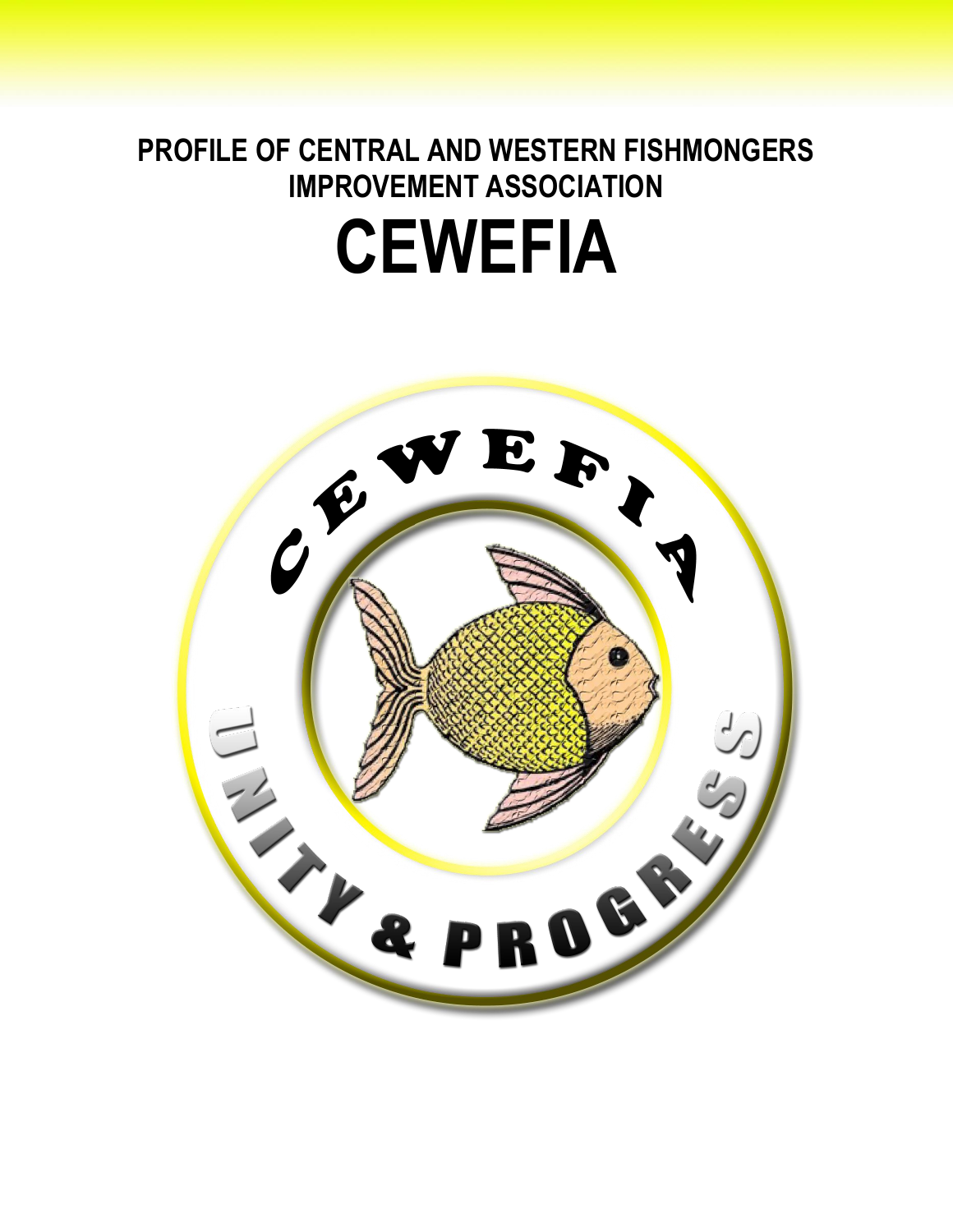#### **INTRODUCTION**

This Profile is the outcome of how CEWEFIA had been concerned with the vulnerability of the women in both the fishing and farming communities in its catchment areas in the Central and Western Regions of Ghana, more so, the total neglect of the women to tap their potentialities to the good of society. CEWEFIA's dream has been how to draw the attention of Government, Donors and other benevolent partners to help address the problems of this class of people.

Even though CEWEFIA has tried to do what it can to assist, it has not yet achieved the desired result. Therefore, it is still looking forward to the day it will receive the needed assistance to improve the lot of these unfortunate women to the benefit of their children and the society.

The Profile seeks to outline a way forward for the development of CEWEFIA for the needed assistance for its women groups in both Central and Western Regions. The Profile again articulates the reasons for the concept, they are; the purpose, goal, aims, objectives, roles and activities, membership and structure of CEWEFIA.

#### **FORMATION OF CEWEFIA**

#### **Purpose**

The purpose for the formation of CEWEFIA was that;

- $\checkmark$  The women along the coast of Ghana and in the hinter land were seen to be seriously under-privileged.
- $\checkmark$  Their economic power was negligible because of the wastage in the commodities (largely fish) and farm produce they engage themselves in.

Moreover, the women have very little capacity for self-management and also have very little power to organize themselves for effective affirmative action on issues pertaining to their occupation, thus making them vulnerable in the society.

CEWEFIA envisages to provide other alternatives of income generation activities because the fishing and farming businesses are seasonal.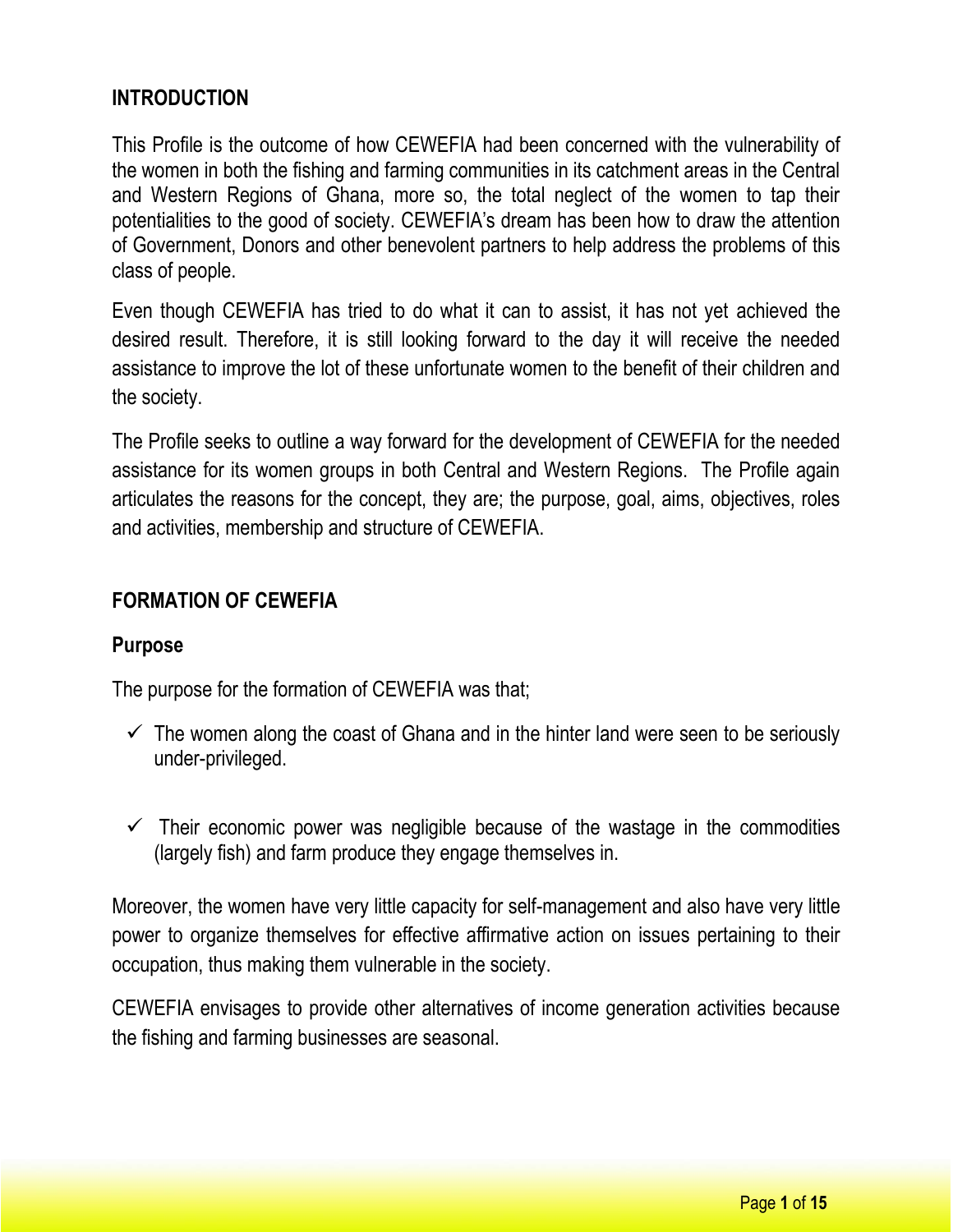## **HISTORICAL BACKGROUND OF CEWEFIA**

CEWEFIA was formed and inaugurated in March 1990 by Mrs. Victoria Churchill Koomson after the displacement of 54 fishmongers whose mud ovens were destroyed in the process of rehabilitating the Ghana Railway Corporation's station in Sekondi in the Western Region of Ghana. The fishmongers immediately sought help from Mrs. Victoria Churchill Koomson who always visited them at the said processing site and offered various forms of assistance to them and their children. She did not hesitate to come out with a solution because she had always thought of their possible ejection and had earmarked a suitable place for them.

In her effort to acquire the suitable plot of land she made a passionate appeal to the late Nana Nketsia IV, the paramount chief of Essikadu in the Western Region of Ghana. Nana welcomed the appeal and immediately added more plots to the land already earmarked by her. He said, the land could be stretched from the valley to the old EssikaduCemeteryso that all the disadvantaged women would have a share of the plots. Efforts were also made by her to provide potable water (standpipe) a bath house and electricity to help the women work effectively and in a healthy environment.

Moreover, when the Ports and Harbours Authority were in the process of building the fishing Harbour in Sekondi, their demarcation included the area CEWEFIA women had developed and were using for their fish processing activities.

The Ports and Harbours Authority who lacked information about the effort CEWEFIA had put in to develop the area, ejected the occupants, (very vibrant fishmongers). The fishmongers in that situation cried out to their founder Mrs. Victoria Churchill Koomson who had been away for almost two weeks. On hearing the news, she quickly returned home to see to their plight. She, with the greatest passion, ran to the Authority and sorted it out with the JICA Agency who had been charged with the responsibility to construct the Fishing Harbour.

An alternate piece of land was sought from the Ngyiresia chief and his elders for JICA to relocate the wailing CEWEFIA members. Fifty four (54) fish processing stalls were built for the affected 54 members. The fifty four (54) stalls and the utilities attached were handed over to Mrs. Victoria Churchill Koomson, the founder and Executive Director of CEWEFIA by the then Western Regional Minister, Mrs. Lily Nkansah and the Ports and Harbours Authority after the JICA Management had inspected the place. Through her efforts, the Sekondi women were also able to get assistance in the form of a loan to improve upon their fish processing business.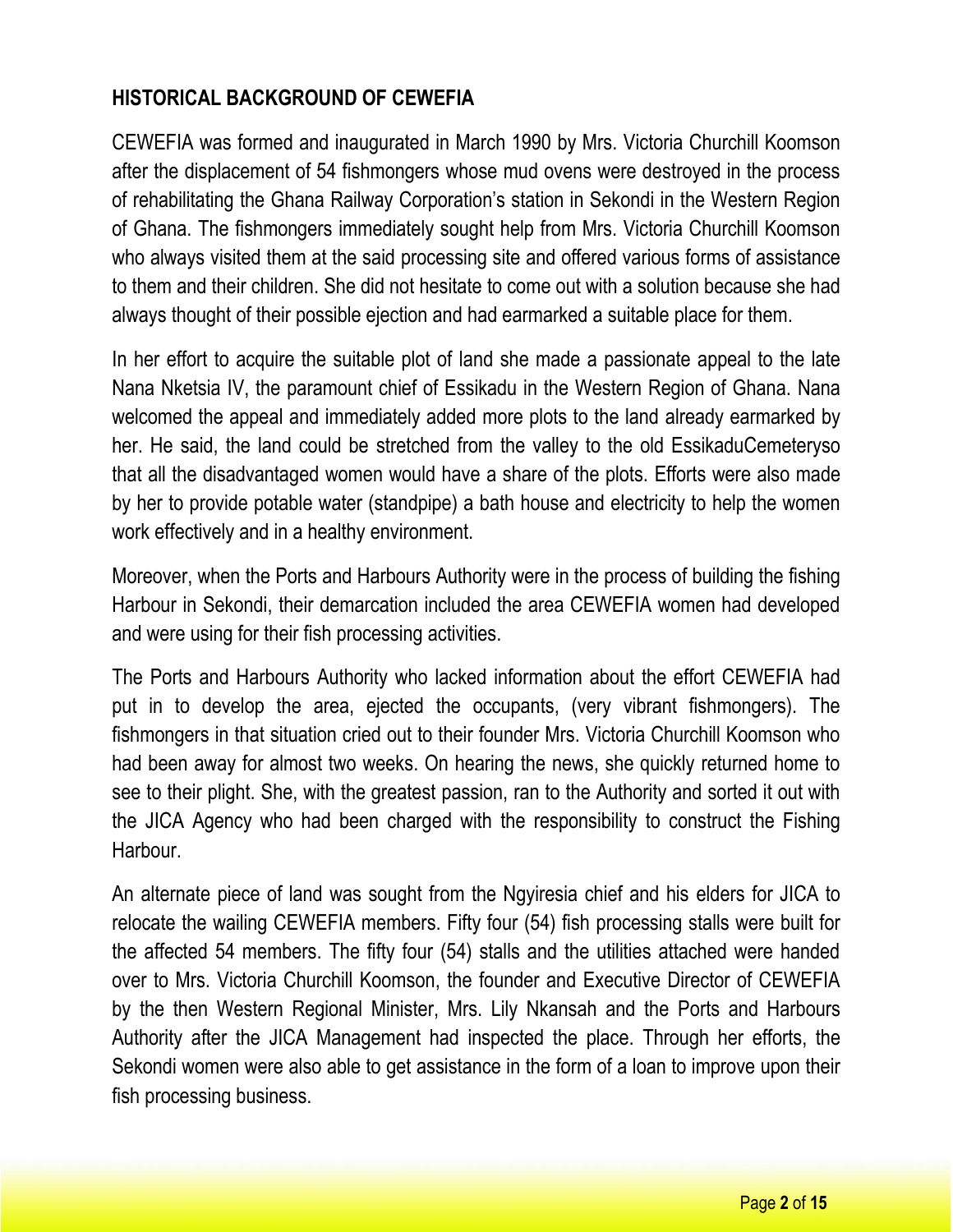As a result of her hard work with the Sekondi women, the fishmongers in the Central Region (Moree, Ekon, Ayisa, and Bantoma) also invited her to extend her assistance to them. Mrs. Victorial Churchill Koomson therefore provided fish drying sheds, a kindergarten and a skills training centre for the fishmongers. Subsequently, both fishmongers groups (Western and Central Regions) worked together and exchanged ideas and experiences; hence, the name Central and Western Fishmongers Improvement Association (CEWEFIA) of Ghana.

## **LEGAL STATUS**

CEWEFIA through the nurturing role played by ASHOKA in 1993 to 1999 as well as their support was able to register the Association as a Non-Profit, Non-Governmental, and Non-Partisan Organization. The Association therefore was registered with the Registrar General's Department on 3rd September 1994 and gained recognition as a Voluntary Organization with the Department of Social Welfare on  $8<sup>th</sup>$  March 1996, (Registered Nos. RGD. 57, 150 and DSW No. 848).

### **MOTTO**

Unity and Progress

## **VISION**

Improvement of Socio – Economic Status of Rural Women and well being of Children and the community as a whole.

#### **MISSION**

To empower rural women to improve upon their standard of living through sustainable integrated development projects and programmes.

#### **GOAL**

To ensure the standard of living of women and the well being of children in our project communities.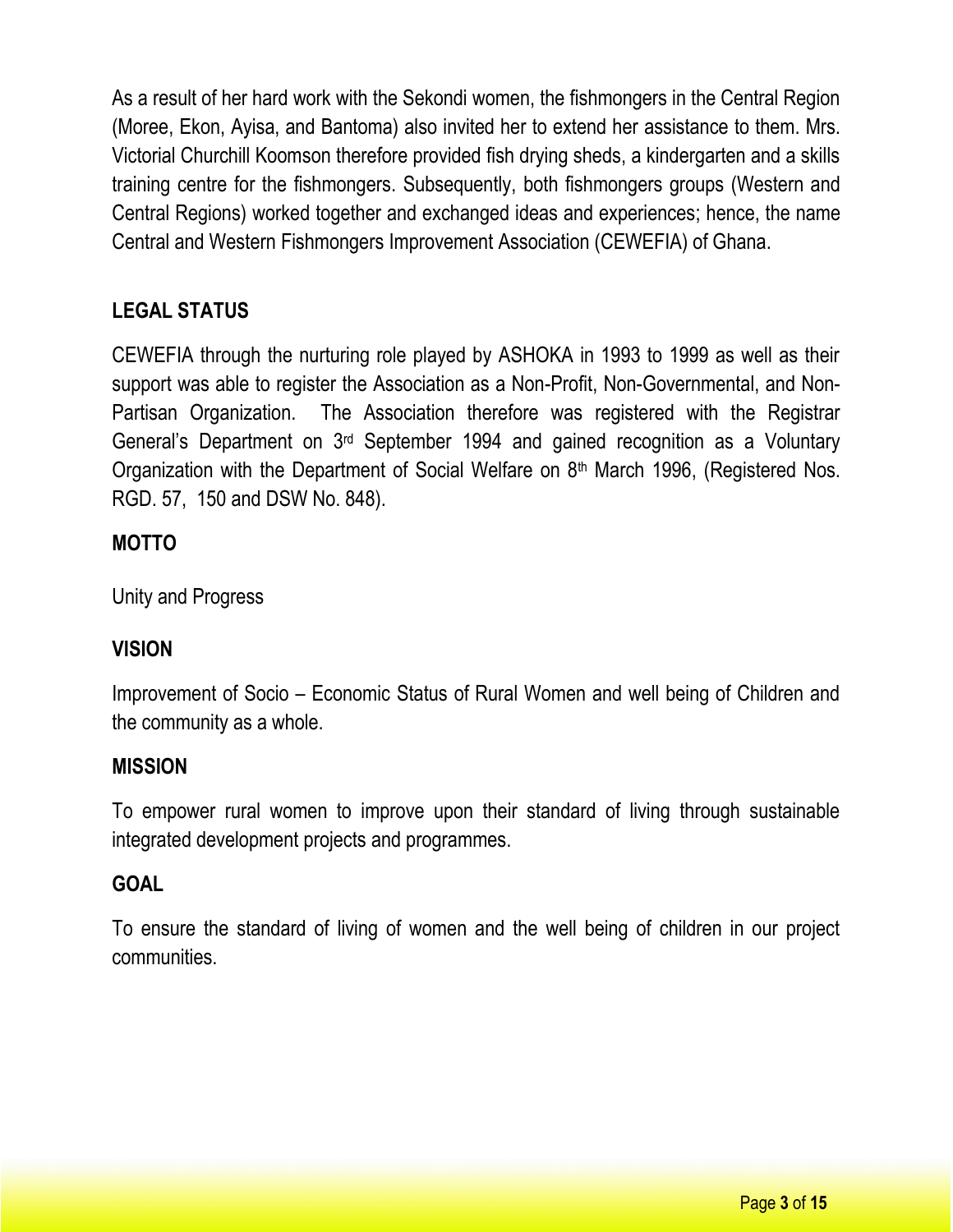### **AIMS AND OBJECTIVES.**

- Improve Fish and Agro processing and increase incomes of rural women and assure food security in Ghana.
- Organize the fishmongers into viable groups and cooperatives.
- Increase the fish processing capacity of the women.
- Encourage fishmongers to engage in improved fish processing by using energy efficient and environmentally friendly fish smoking technology.
- Improve financial management and marketing skills of fishmongers and agro processors.
- Promote networking among fishmongers.
- Undertake community education to create awareness on environmental hygiene and sanitation.
- Maintain a clean, safe and pleasant physical environment under the sheds the fish mongers work.
- Promote functional literacy among rural women.
- Play an advocacy role on behalf of women on issues that affect their socioeconomic status in the society.
- Facilitate the improvement of Reproductive Health Rights among women and children.
- Improve the nutritional status of rural women and their children.
- Play an advocacy role on young women and adolescent girls on their Reproductive Health Rights, human rights and other policies that affect their social economic status.
- Promote and provide vocational skills training to girls and young women.
- Promote early childhood development and girl-child education.
- Research into issues affecting women and adolescent boys and girls in our project communities.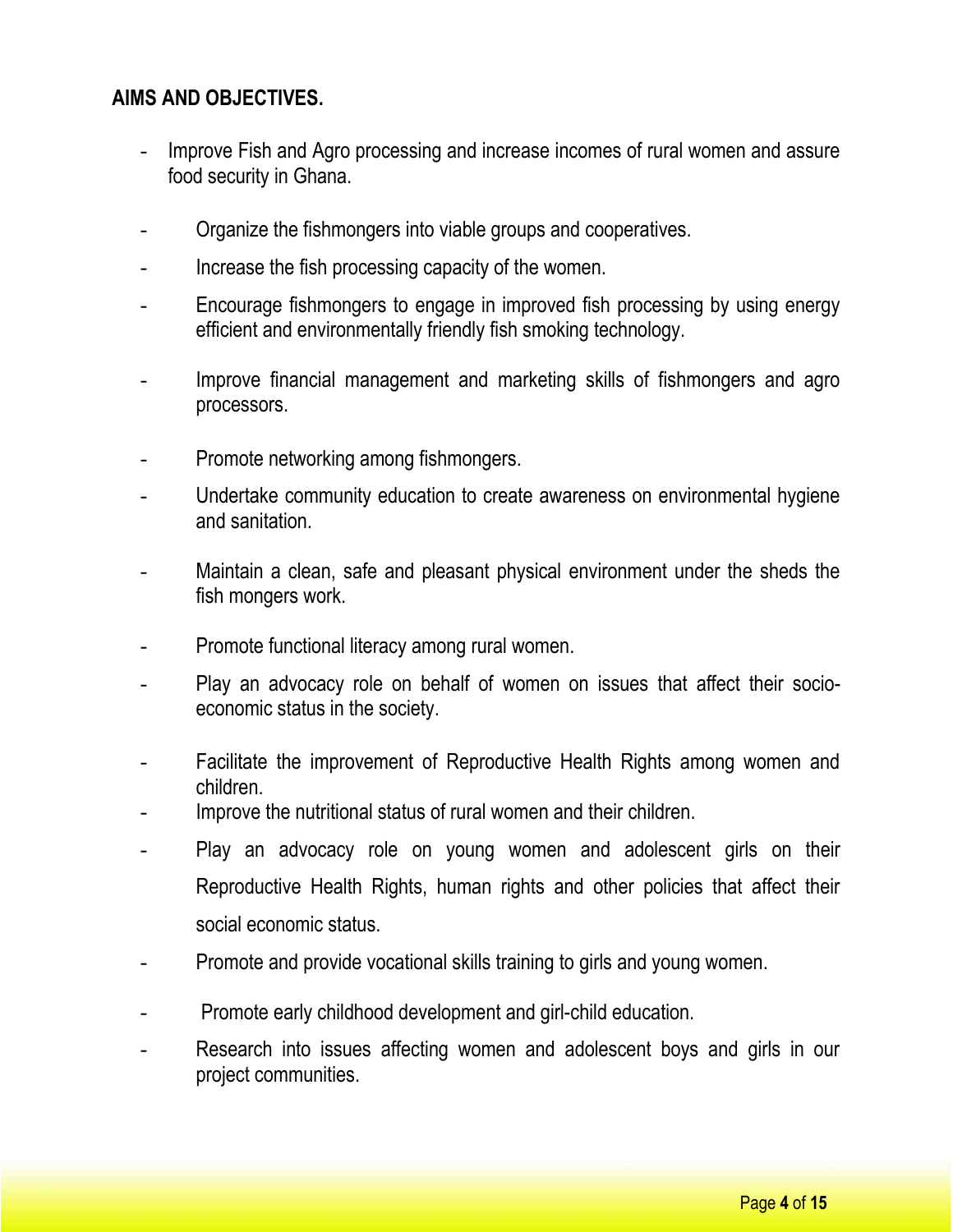## **TARGET POPULATION**

CEWEFIA works with Children, the Youth, Street Children, Commercial Sex Workers, PLAIDs, AIDs Orphans and Adolescents orphans, women of Reproductive age (WRA), Fishmongers, Single Parents and Mothers.

## **ORGANIZATION STRUCTURE / STAFFING**



## **ORGANOGRAM**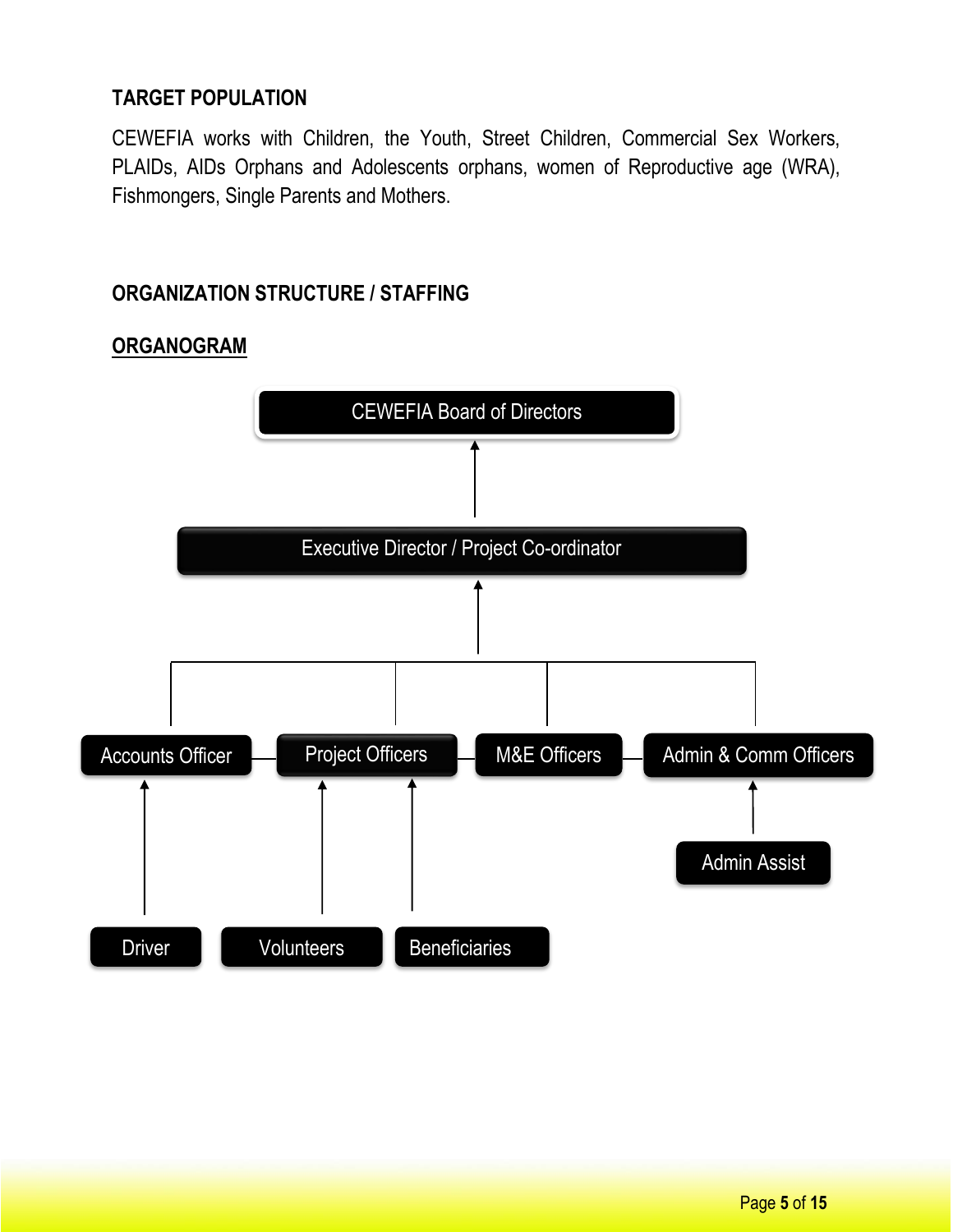CEWEFIA has a seven (7) Member Board of Directors who offers their services voluntarily.

## **COMPOSITION OF THE BOARD**

| <b>BOARD MEMBERS</b> |                          |                       |                             |  |
|----------------------|--------------------------|-----------------------|-----------------------------|--|
| <b>No</b>            | <b>Name</b>              | <b>Position</b>       | <b>Occupation</b>           |  |
| 1                    | Mr. Badu Prah            | <b>Board Chairman</b> | <b>Retired Educationist</b> |  |
| $\overline{2}$       | Mr. J. B. Koomson        | Vice Board Chairman   | <b>Retired Educationist</b> |  |
| 3                    | Mr. Joseph Cudjoe        | Secretary             | <b>GHS</b>                  |  |
| 4                    | Ms. Rosemond Hammond     | Treasurer             | <b>Retired Educationist</b> |  |
| 5                    | Ms. Marian Honey         | Member                | <b>Retired Educationist</b> |  |
| 6                    | Mr. E. A. Ackon          | Member                | Accountant                  |  |
| $\overline{7}$       | Ms. Theresa Arthur-Benya | Member                | <b>Retired Educationist</b> |  |
| 8                    | Mr. John Kenneth Ashun   | Member                |                             |  |
| 9                    | Ms. Joyce Attumbu        | Member                | <b>MoFA</b>                 |  |
| 10                   | NicholasKoomson          | Member                | Dressmaking                 |  |

Management Committee headed by the Executive Director Supported by;

- The Project Officer
- Assistant Project Officer
- Administrative Officer
- Communications Officer
- Account Officer
- Monitoring and Evaluation Officer
- Secretary / Receptionist
- 7 Volunteer Workers.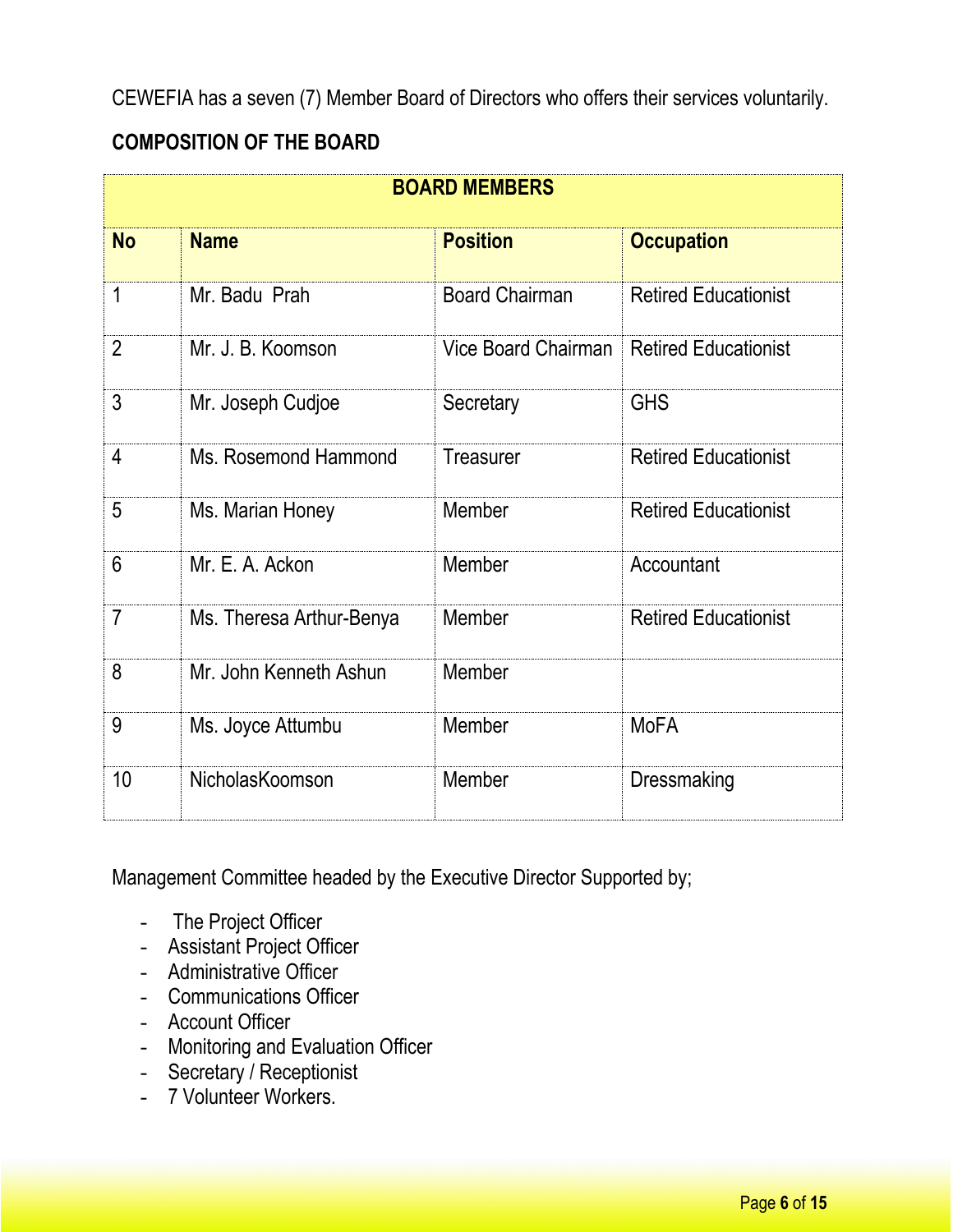## **Composition of Staff**

| <b>Management and Key Staff</b> |                                             |                     |                  |  |
|---------------------------------|---------------------------------------------|---------------------|------------------|--|
| <b>Name</b>                     | <b>Position</b>                             | <b>Phone number</b> | e-mail address   |  |
| Victoria Churchill Koomson      | <b>Executive Director</b>                   | O244278377          | info@cewefia.org |  |
| Nicholas Kwesi Smith            | <b>Project Officer</b><br>(Central Region)  | 0268932330          | info@cewefia.org |  |
| Josephine OpareAddo             | <b>Project Officer</b><br>(Western Region)  | O244636501          | info@cewefia.org |  |
| Michael Takyi                   | Monitoring and<br><b>Evaluation Officer</b> | 0243935907          | info@cewefia.org |  |
| Deborah Antwi                   | <b>Account Officer</b>                      | 0242110957          | info@cewefia.org |  |
| Mary T. Ayerkwor                | Secretary                                   | 0541096278          | info@cewefia.org |  |
| <b>Juliet Nana</b>              | <b>Administrative Officer</b>               | 0243281057          | info@cewefia.org |  |
| <b>Hannah Antwi</b>             | Communications<br>Officer                   | 0542288440          | info@cewefia.org |  |
| Amos Kwesi Aidoo                | <b>Driver</b>                               | 0244241977          | info@cewefia.org |  |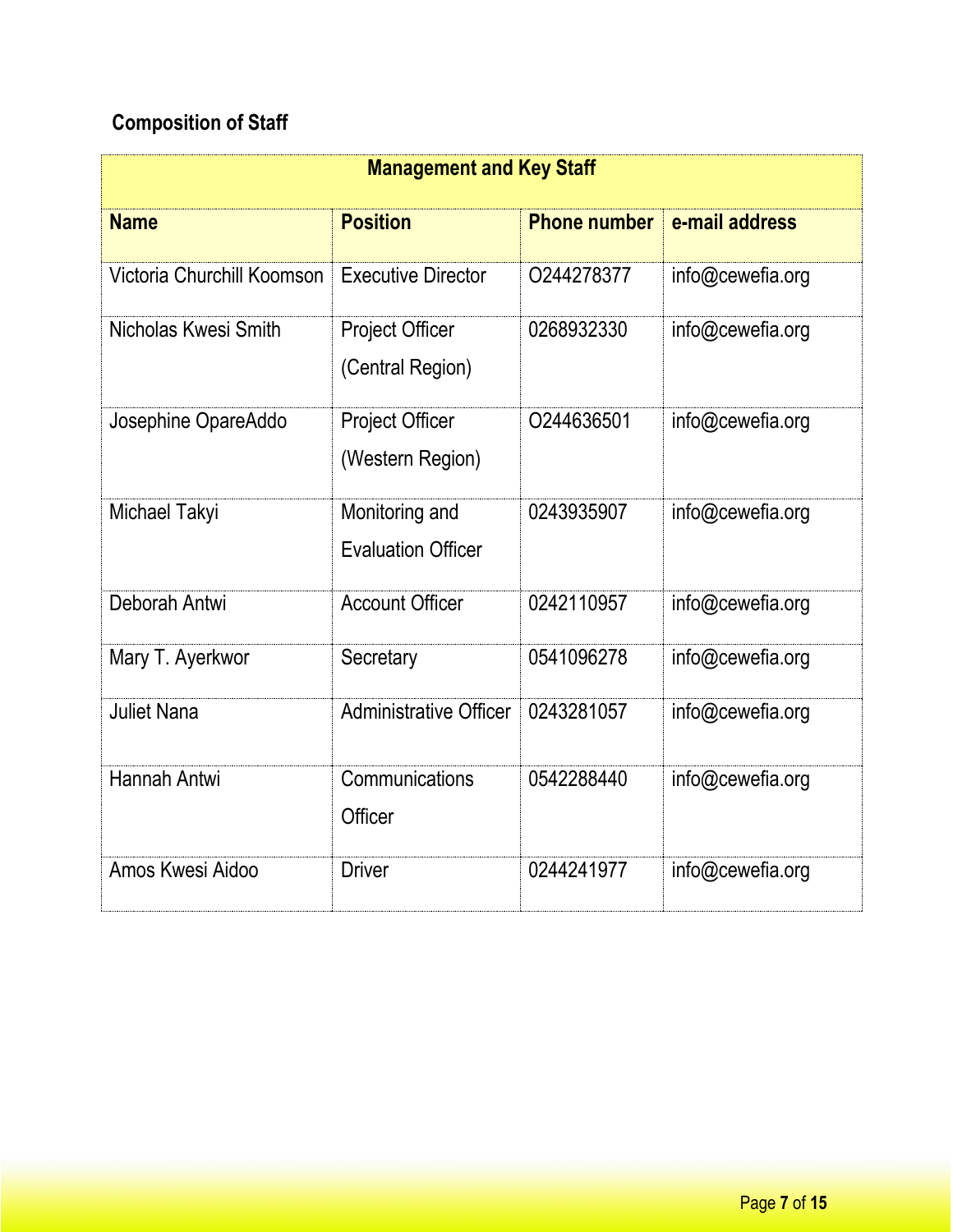#### **MEMBERSHIP**

CEWEFIA has a total membership of 750 organized fishmongers in the Central and Western Regions of Ghana.

#### **AREAS OF OPERATION**

CEWEFIA operates in two (2) communities in Sekondi – Takoradi in the Western Region and fifteen (15) communities in the Central Region.

#### **SOURCES OF FUNDING**

CEWEFIA generates its funds mainly through sponsorship from donor agencies, Embassies, Government sources and incomes generated through the rental of smoking trays and voluntary contribution for its activities.

#### **ACHIEVEMENTS MADE SO FAR**

In all the Seventeen communities, CEWEFIA has found a way to give Education on Sexual Health, Reproductive Health and Human Rights and made the rural people and their adolescents' male and female well informed about their rights and have acquired the skills to claim their rights from duty bearers and power sources when ever the need arises.

#### **Previous and On-going projects**

| No.            | <b>Activity / Sectors</b>                                                                            | <b>Donors</b>   | <b>Project Location</b> | <b>Implementation</b><br><b>Period</b> |
|----------------|------------------------------------------------------------------------------------------------------|-----------------|-------------------------|----------------------------------------|
|                | <b>Exodus of fishmongers</b><br>from Sekondi Railway Station<br>to their current place in<br>Sekondi |                 | Sekondi                 | 1990                                   |
| $\overline{2}$ | Pipe borne water and bath<br>house                                                                   | Philanthropist  | Sekondi                 | 1991/1992                              |
| 3              | Woodlot plantation                                                                                   | <b>CEWEFFIA</b> | Sanka                   | 1996                                   |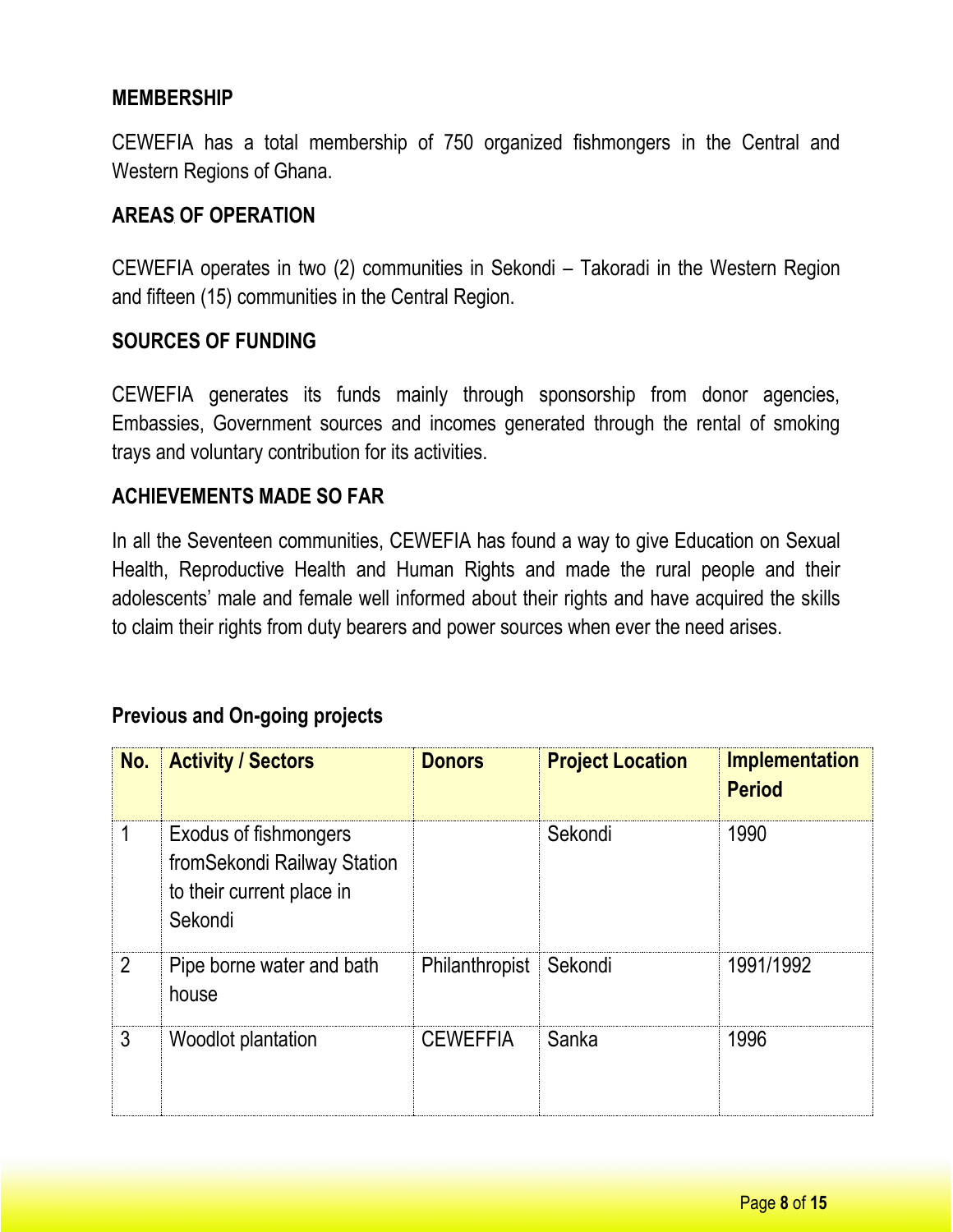| $\overline{4}$  | Exodus of the displaced<br>group of the fishmongers in<br>CEWEWFIA village to<br>Ngyresia and finding them a<br>new settlement                                                |                                              | Ngyiresia               | 1994      |
|-----------------|-------------------------------------------------------------------------------------------------------------------------------------------------------------------------------|----------------------------------------------|-------------------------|-----------|
| 5               | Formation of displaced<br>fishmongers in Elmina and<br>finding them a new<br>settlement                                                                                       |                                              | Elmina                  | 1994      |
| 6               | Credit facilities for smoking<br>trays                                                                                                                                        | EU and<br>Gratis                             | Ngyresia and<br>Abuesi  | 1997      |
| $\overline{7}$  | <b>Provision of Vehicle</b>                                                                                                                                                   | Agorstino<br>Foundation<br><b>USA</b>        | Sekondi/Elmina          | 1998      |
| 8               | Provision of 45 Smoking<br>sheds                                                                                                                                              | <b>JICA/CEWEF</b><br>IA                      | Ngyiresia               | 1998-1999 |
| 9               | Provision of 2 smoking shed<br>s, Chorkor smokers &<br><b>Smoking Trays, construction</b><br>of day care centre & drains<br>and expansion of woodlot<br>plantation (10 acres) | French<br>Embassy<br><b>CEWEFIA</b>          | Ayisa&Ekon and<br>Sanka | 2001      |
| 10 <sup>°</sup> | Provision of pipe borne water<br>, polytanks and bathhouse                                                                                                                    | <b>AShoka UK</b><br>Trust/CEWE<br><b>FIA</b> | Ayisa&Ekon              | 2001      |
| 11              | <b>Construction 2 processing</b><br>sheds                                                                                                                                     | Canada Fund<br><b>CEWEFIA</b>                | Moree and Elmina        | 2002      |
| 12              | Provision of two medium<br>sized Kpone smokers                                                                                                                                | Canada Fund<br>Gratis,<br><b>CEWEFIA</b>     | Moree and Elmina        | 2002      |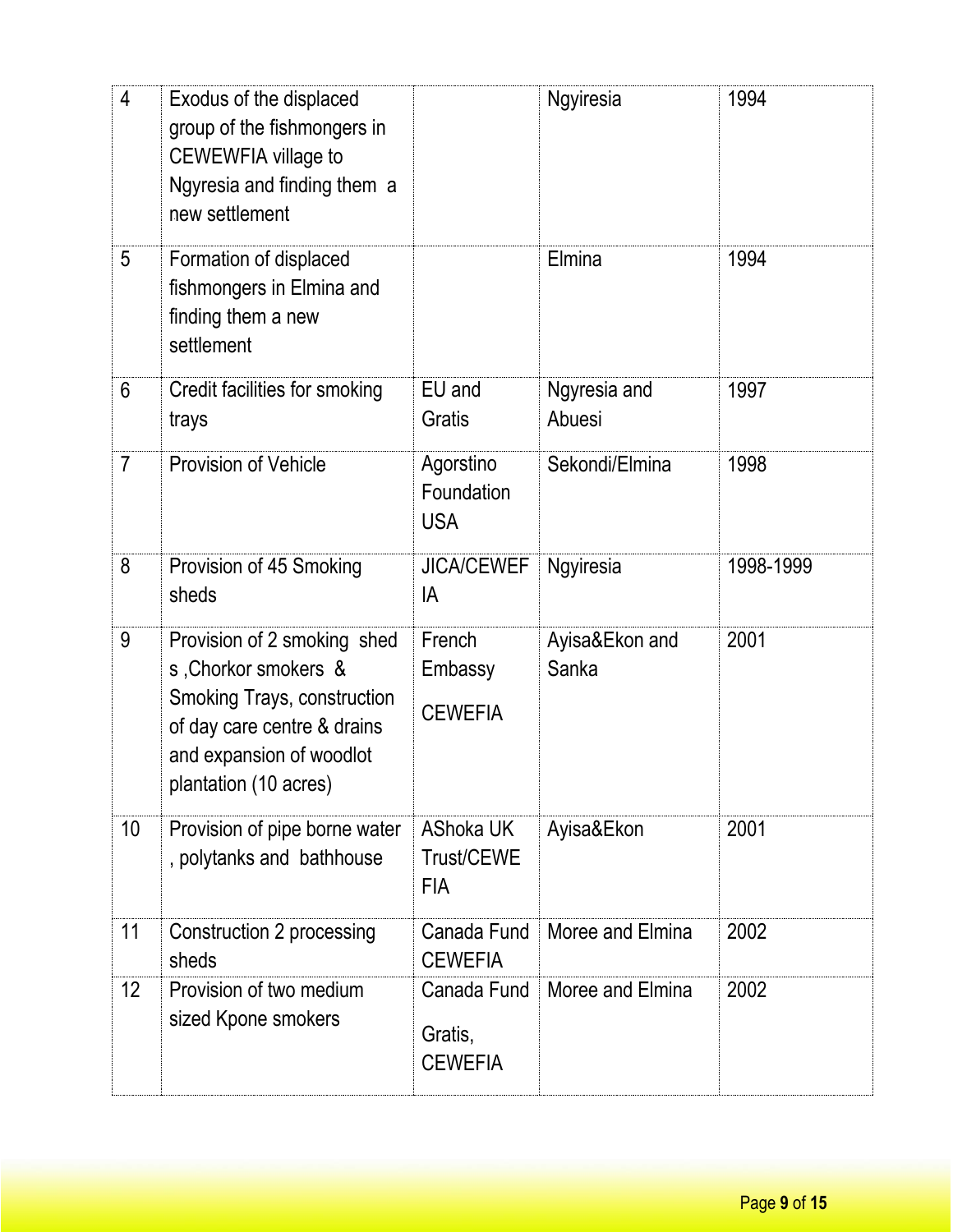| 13 | Provision of working capital<br>to purchase fish                                                                                  | Agricultural<br>Development<br><b>Bank</b><br>&Kakum<br><b>Rural Bank</b> | Moree and Elmina                                                          | 2002      |
|----|-----------------------------------------------------------------------------------------------------------------------------------|---------------------------------------------------------------------------|---------------------------------------------------------------------------|-----------|
| 14 | <b>HIV/AIDS Awareness</b><br><b>Creation Programme</b>                                                                            | <b>World Bank</b><br><b>Small Grant</b><br>s, CEWEFIA                     | Ekon, Elmina                                                              | 2002      |
| 15 | Construction of a Bakery and<br>preservation centre                                                                               | Canada Fund<br><b>CEWEFIA</b>                                             | Ayisa                                                                     | 2003      |
| 16 | Fencing of Day Care Centre                                                                                                        | <b>Rotary Club</b><br>Foundation                                          | Ayisa                                                                     | 2003      |
| 17 | <b>Training of Peer Educators</b><br>and Traditional Birth<br><b>Attendants</b><br>Reproductive Health<br>Programme               | CENCOSAD,<br>DFID, GHS                                                    | 5 Communities,<br>Amisano, Bantoma,<br>Atonkwa,<br>Ntranoa&Bronyibim<br>a | 2003      |
| 18 | Training of peer educators<br>and Community Health<br>Promoters (CHPs)                                                            | Ghana AIDS<br>Commission                                                  | 13 communities                                                            | 2003      |
| 19 | <b>HIV/AIDS</b> Prevention, Care<br>and Support Services<br>Programme and Formation of<br>Adolescent's Abstinence<br><b>Clubs</b> | Ghana AIDS<br>Commission<br><b>CEWEFIA</b>                                | 13 communities                                                            | 2003-2004 |
| 20 | Provision of Education in<br><b>Basic Social Rights</b><br>Programme                                                              | Ibis Ghana                                                                | Ayisa&Bantoma                                                             | 2004-2005 |
| 21 | Provision of Fish Salting and<br>Drying Sheds, Fish Smoking                                                                       | Royal                                                                     | Ayisa, Bantoma                                                            | 2005      |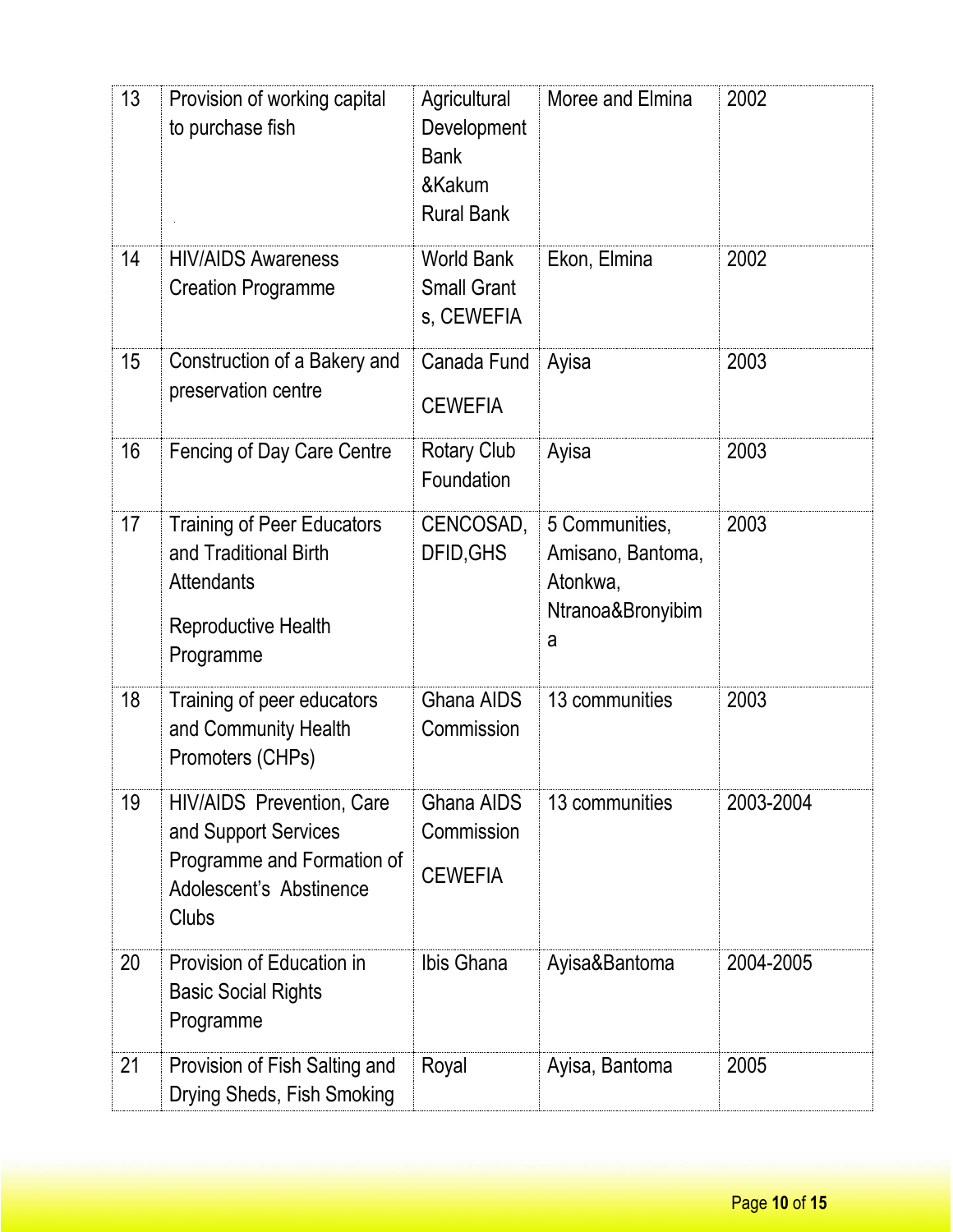|    | trays                                                                                                             | <b>Netherlands</b><br>Embassy                           |                                                                     |             |
|----|-------------------------------------------------------------------------------------------------------------------|---------------------------------------------------------|---------------------------------------------------------------------|-------------|
| 22 | <b>Reproductive Health Rights</b><br>Programme                                                                    | Alliance for<br>Reproductive<br><b>Rights</b><br>(ARTs) | Amisano, Atonkwa,<br>Bronyibima,<br>Bantoma&Ntranoa                 | 2005        |
| 23 | Promoting of Rights of<br>children & women                                                                        |                                                         | ✓                                                                   | 2005        |
| 24 | <b>Provision of Vocation</b><br>Training in Batik Tie and dye,<br>dressmaking, Hairdressing,<br><b>Baking etc</b> | Royal<br><b>Netherlands</b><br>Embassy                  | Ayisa, Bantoma                                                      | 2005-2006   |
| 25 | <b>Provision of Non-Formal</b><br><b>Education to Fishmongers</b>                                                 |                                                         | Ayisa, Bantoma                                                      | 2005-2006   |
| 26 | Provision of training in<br>Financial management,<br>marketing and<br><b>Entrepreneurial skills</b>               | <b>Global Fund</b><br>for Women                         | Ayisa, Bantoma                                                      | 2005-2006   |
| 27 | Care and support for people<br>living with AIDS                                                                   | Alliance for<br>Reproductive<br>Rights<br>(ARTs)        | Amisano, Atonkwa,<br>Bronyibima,<br>Bantoma & Ntranoa               | 2006        |
| 28 | <b>Reproductive Health Rights</b><br><b>Information and Education</b>                                             | ✓                                                       | $\checkmark$                                                        | 2006-2009   |
| 29 | <b>Health Education Awareness</b><br>Literature (HEAL II)                                                         | Ghana AIDS<br>Commission                                | Dwira-Akyenim,<br>Ntranoa, Atonkwa,<br>Abee, Nkontrodo<br>and Sanka | 2009 - 2012 |
| 30 | <b>Strengthening Communities</b><br>Reproductive Health and                                                       | Coastal<br><b>Resources</b>                             | Abuesi, Aboadze,<br>Shama Apo, Shama                                | 2010 - 2012 |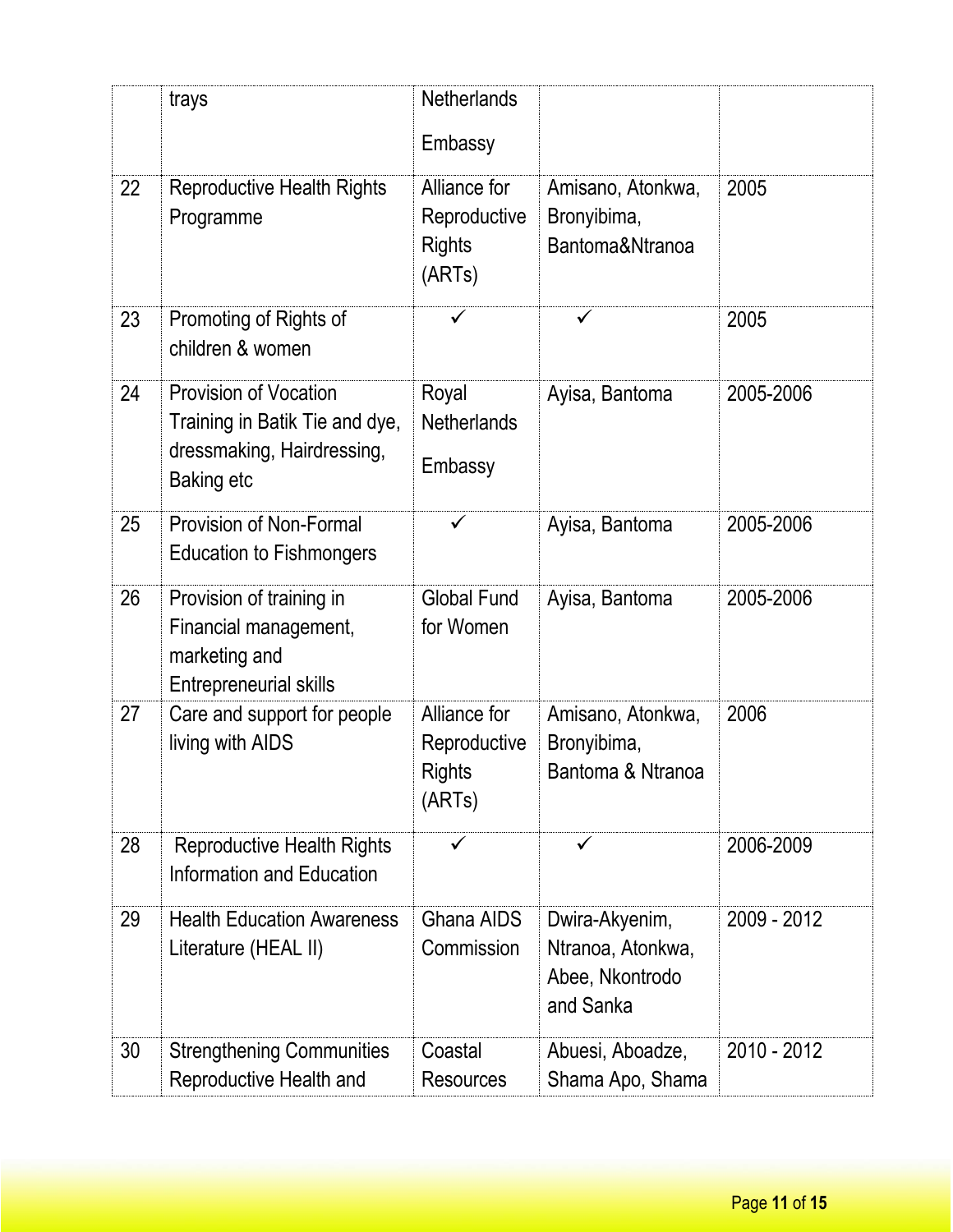|    | <b>Poverty Reduction</b><br>(SCOPER)                                                                                                                                       | Centre -<br><b>USAID</b>                                | <b>Bentsir</b>                                                             |                 |
|----|----------------------------------------------------------------------------------------------------------------------------------------------------------------------------|---------------------------------------------------------|----------------------------------------------------------------------------|-----------------|
| 31 | Increasing the Voice of the<br><b>Voiceless Local Governance</b><br>and Decentralization<br>Program                                                                        | <b>MSI-USAID</b>                                        | Adjoa, Fonkoe,<br>Kadjebir, New<br>Amanful                                 | 2012            |
| 32 | <b>Family Livelihoods and</b><br><b>Ecosystem Sustainability</b><br>Enhancement through<br><b>Improved Nutrition and Food</b><br><b>Security for Families</b><br>Programme | Coastal<br><b>Resources</b><br>Centre -<br><b>USAID</b> | Abuesi, Aboadze,<br>Shama Apo, Shama<br><b>Bentsir</b><br>Shama Anlo Beach | 2011- July 2013 |

CEWEFIA has been challenging harmful cultural practices that affect the reproductive health of women and girls. Traditional and church leaders have been sensitized to that effect.

The Nineteen (19) year programme of activities of CEWEFIA has found a way to train Fishmongers in the rural fishing communities to be practicing good financialmanagement and simple bookkeeping that has offered them positive results in their work.

CEWEFIA has also trained the youth to be community health educators and advocates for sexual and reproductive health and human rights.

CEWEFIA runs seminars for organized young women and adolescent girls groups to help reduce maternal and infant morbidity and mortality, gives information and education on contraceptives for safe sex, and also negotiation skills and self-assertiveness. CEWEFIA transforms the perception of the youth on sex and gender.

CEWEFIA has been educating the rural communities on the Conventionon the Elimination of all Forms of Discrimination Against Women (CEDAW) and making the people aware of the Human Rights, Sexual and Reproductive Health Rights of Women.

CEWEFIAhas beentraining young women on identified occupational / Vocational skills and on credit utilization. Organizing training sessions on reading and writing for illiterate women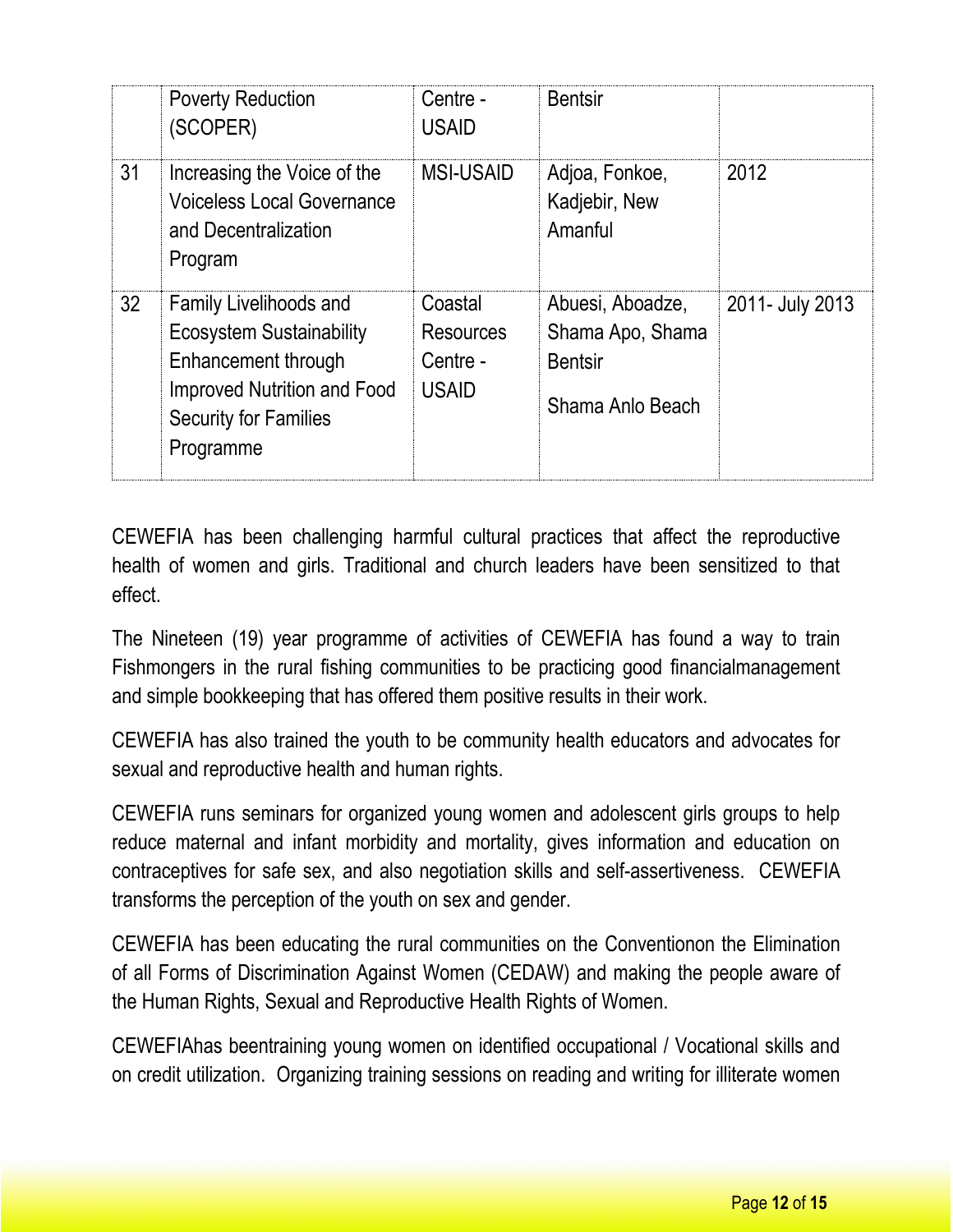to enhance their social and economic activities, organizing annual civic awareness programme for women political aspirants.

CEWEFIA programmed activities for social changes have gained the recognition of Ghana Government. The result is that CEWEFIA has been engaged in the implementation of the Government's Micro Finance LoansScheme to its organized and strengthened women groups in Eleven (11) rural communities in the KEEA Municipality in the Central Region. 30 women from each of the rural communities are benefiting. This will help to reduce poverty in the area.

To date CEWEFIAhas worked with over 5000 fishmongers and traders, adult men and women, young people, children and traditional leaders, caring and supporting HIV/AIDS Victims, AIDS Orphans and Vulnerable children and changed the negative social practices of over 2000 rural people including Adolescents in the Central and Western Regions of Ghana.

NETWORKING, COLLABORATORS & COALITION

- ASHOKA
- GAPVOD Ghana Association of Private Voluntary Organization
- EPA Environmental Protection Agency
- ASAWA Association for the advancement of Women in Africa
- The World Bank Network of NGO's
- Earth Action
- ECASARD Ecumenical Association for Sustainable Agric in Rural Development
- FAO Food and Agriculture Organization
- GNECC Ghana Education Campaign Coalition
- ARHR Alliance for Reproductive Health Right
- GHANET Ghana AIDS Network
- **SEND Foundation**
- ANCER Association of NGOs in Central Region
- Ghana AIDS Commission